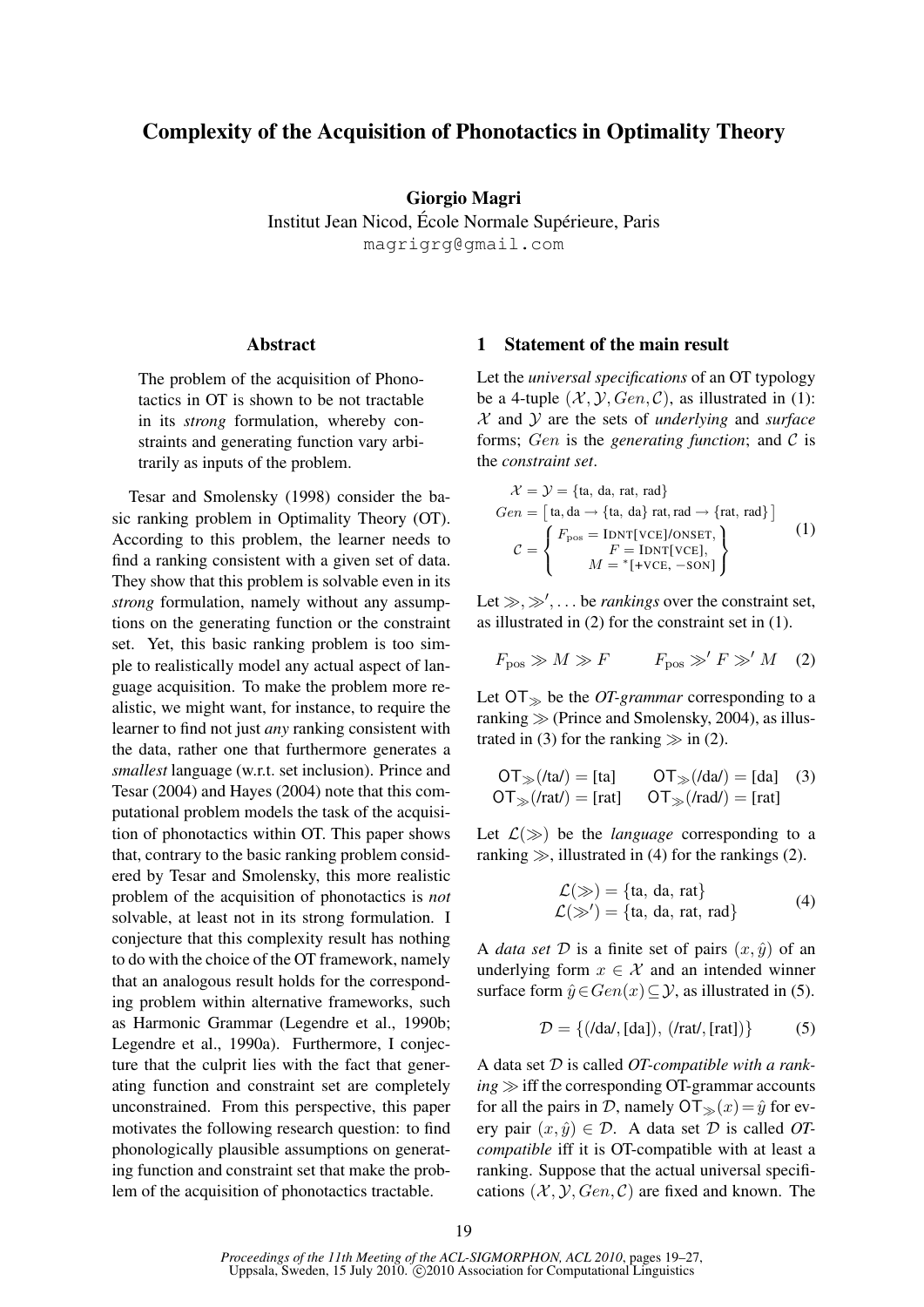basic *Ranking problem* (Rpbm) is (6). The learner is provided with a set of data  $D$  corresponding to some target language; and has to come up with a ranking compatible with those data D.

*given:* an OT-comp. data set 
$$
\mathcal{D} \subseteq \mathcal{X} \times \mathcal{Y}
$$
; (6) *find:* a ranking  $\gg$  over the constraint set *C* that is OT-compath with *D*.

At the current stage of the development of the field, we have no firm knowledge of the actual universal specifications. Thus, the Rpbm (6) is of little interest. It is standard practice in the OT computational literature to get around this difficulty by switching to the *strong formulation* (7), whereby the universal specifications vary arbitrarily as an input to the problem (Wareham, 1998; Eisner, 2000; Heinz et al., 2009). Switching from (6) to (7) presupposes that the learner does not rely on peculiar properties of the actual universal specifications.

*given:* univ. 
$$
\text{specs } (\mathcal{X}, \mathcal{Y}, Gen, \mathcal{C}),
$$
 (7)  
an OT-comp. data set  $\mathcal{D} \subseteq \mathcal{X} \times \mathcal{Y};$   
*find:* a ranking  $\gg$  over the constraint set

 $\mathcal C$  that is OT-compatible with  $\mathcal D$ .

To complete the statement of the Rpbm (7), we need to specify the *size* of its instances, that determines the time that a solution algorithm is allowed to take. Let  $width(\mathcal{D})$  be the cardinality of the largest candidate set over all underlying forms that appear in  $D$ , as stated in (8).

$$
width(\mathcal{D}) \stackrel{\text{def}}{=} \max_{(x,\hat{y}) \in \mathcal{D}} |Gen(x)| \qquad (8)
$$

Of course, the size of an instance of the Rpbm (7) depends on the cardinality  $|\mathcal{C}|$  of the constraint set and on the cardinality  $|\mathcal{D}|$  of the data set. Tesar and Smolensky (1998) (implicitly) assume that it also depends on  $width(\mathcal{D})$ , as stated in (9). <sup>1</sup>

given: univ. 
$$
\text{specs } (\mathcal{X}, \mathcal{Y}, Gen, \mathcal{C}),
$$
 (9)  
an OT-comp. data set  $\mathcal{D} \subseteq \mathcal{X} \times \mathcal{Y};$ 

*find:* a ranking  $\gg$  of the constraint set C that is OT-compatible with  $\mathcal{D}$ ;

*size:* max  $\{|\mathcal{C}|, |\mathcal{D}|, width(\mathcal{D})\}.$ 

Tesar and Smolensky (1998) prove claim 1. This claim is important because it shows that no harm comes from switching to the strong formulation, at least in the case of the Rpbm.

### Claim 1 *The Rpbm (9) is tractable.*

Yet, the Rpbm (9) is way too simple to realistically model any aspect of acquisition. Here is a way to appreciate this point. The two rankings  $\gg$  and  $\gg'$  in (2) are both solutions of the instance of the Rpbm (9) corresponding to the universal specifications in (1) and to the data set in (5). As noted in (4), the language corresponding to  $\gg$  is a proper subset of the language corresponding to  $\gg'$ . A number of authors have suggested that the ranking  $\gg$  that corresponds to the subset language is a "better" solution than the ranking  $\gg'$  that corresponds to the superset language (Berwick, 1985; Manzini and Wexler, 1987; Prince and Tesar, 2004; Hayes, 2004). This intuition is captured by problem (10): it asks not just for *any* ranking OT-compatible with the data D; rather, for one such ranking whose corresponding language is as small as possible (w.r.t. set inclusion). The latter condition requires the learner to rule out as *illicit* any form which is not entailed by the data. Problem (10) thus realistically models the task of the acquisition of phonotactics, namely the knowledge of licit vs. illicit forms.

given: univ. 
$$
\text{specs } (\mathcal{X}, \mathcal{Y}, Gen, \mathcal{C}),
$$
 (10)  
an OT-comp. data set  $\mathcal{D} \subseteq \mathcal{X} \times \mathcal{Y};$   
find: a ranking  $\gg$  OT-comp. with  $\mathcal{D}$  s.t.  
there is no ranking  $\gg'$  OT-comp.  
with  $\mathcal{D}$  too s.t.  $\mathcal{L}(\gg') \subsetneqq \mathcal{L}(\gg)$ .

The *Problem of the Acquisition of Phonotactics* (APpbm) in (10) involves the language  $\mathcal{L}(\gg)$ , which in turn depends on the number of forms in  $X$  and on the cardinality of the candidate set  $Gen(x)$  for all underlying forms  $x \in \mathcal{X}$ . Thus, (11) lets the size of an instance of the APpbm depend generously on  $|\mathcal{X}|$  and  $width(\mathcal{X})$ , rather than on  $|\mathcal{D}|$  and  $width(\mathcal{D})$  as in the case of the Rpbm (9).<sup>2</sup>

- *given:* univ. specs  $(X, Y, Gen, C)$ , an OT-comp. data set  $\mathcal{D} \subset \mathcal{X} \times \mathcal{Y}$ ; (11)
- *find:* a ranking  $\gg$  OT-comp. with  $\mathcal{D}$  s.t. there is no ranking  $\gg'$  OT-comp. with D too s.t.  $\mathcal{L}(\gg') \subsetneq \mathcal{L}(\gg);$ *size:* max  $\{|\mathcal{C}|, |\mathcal{X}|, width(\mathcal{X})\}.$

<sup>&</sup>lt;sup>1</sup>A potential difficulty with the latter assumption is as follows:  $width(D)$  could be very large, namely superpolynomial in the number of constraints  $|\mathcal{C}|$ ; thus, letting the size of an instance of the Rpbm depend on  $width(D)$  might make the problem too easy, by loosening up too much the tight dependence on  $|\mathcal{C}|$ . Yet, this potential difficulty is harmless in the case of the strong formulation of the Rpbm, since that formulation requires an algorithm to work for *any* universal specifications, and thus also for universal specifications where  $|\mathcal{C}|$  is large but  $width(\mathcal{D})$  small.

 $2$ Letting the size of an instance of the APpbm depend on  $|\mathcal{C}|$ ,  $|\mathcal{X}|$  and  $width(\mathcal{X})$  ensures that the problem is in  $\mathcal{NP}$ , namely that it admits an efficient verification algorithm.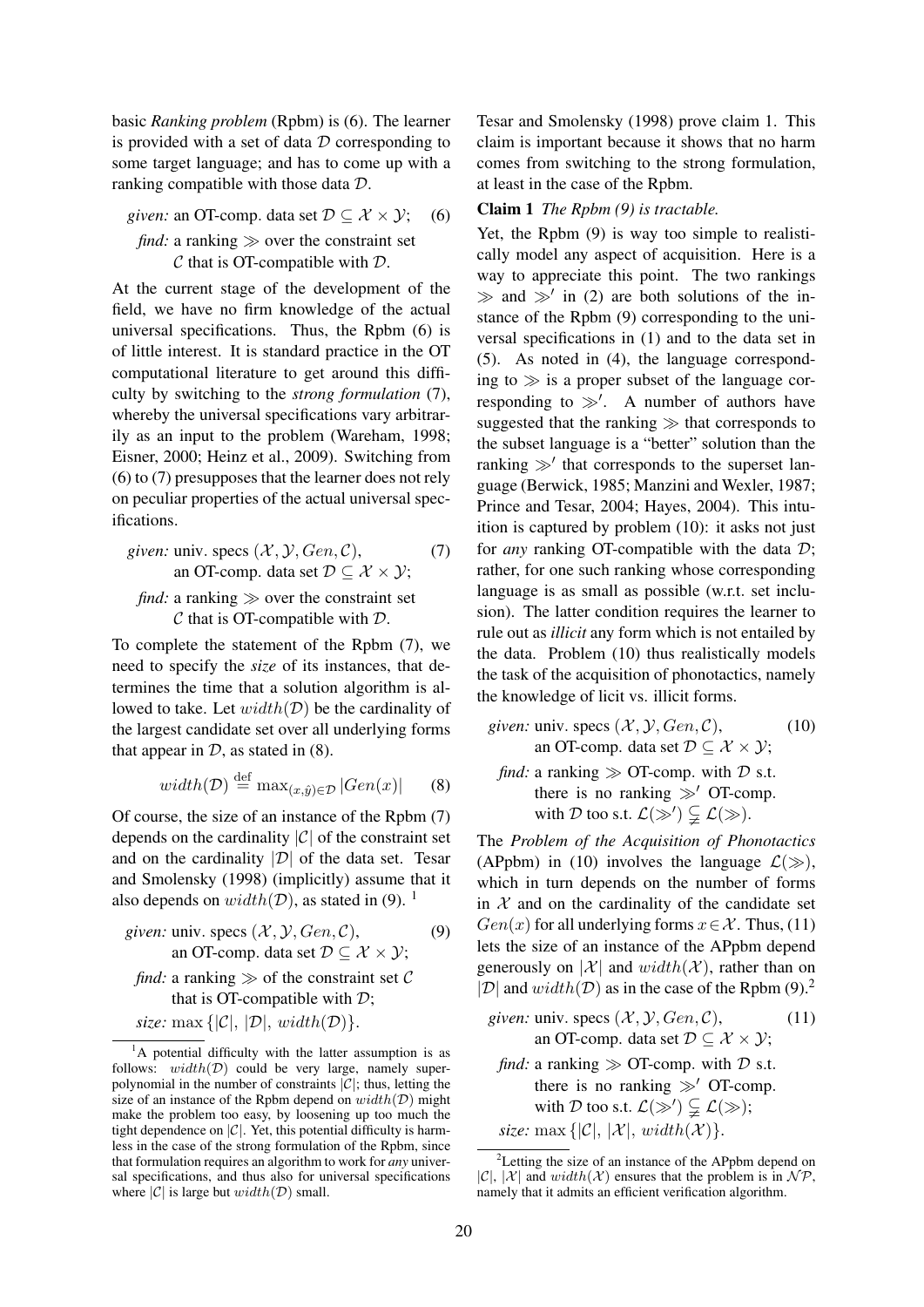Prince and Tesar (2004) offer an alternative formulation of the APpbm. They define a *strictness measure* as a function  $\mu$  that maps a ranking  $\gg$  to a number  $\mu(\gg)$  that provides a relative measure of the cardinality of the corresponding language  $\mathcal{L}(\gg)$ , in the sense that any solution of the problem (12) is a solution of the APpbm  $(10)^3$ 

*given:* univ. 
$$
specs (\mathcal{X}, \mathcal{Y}, Gen, \mathcal{C}),
$$
 \n*(12)* an OT-comp. data set  $\mathcal{D} \subseteq \mathcal{X} \times \mathcal{Y};$ 

*find:* a ranking with minimal measure  $\mu$ among those OT-comp. with D.

As usual, assume that the constraint set  $Con =$  $\mathcal{F} \cup \mathcal{M}$  is split up into the subset  $\mathcal{F}$  of faithfulness constraints and the subset  $M$  of markedness constraints. Consider the function  $\mu_{\text{p}_{\text{T}}}$  defined in (13): it pairs a ranking  $\gg$  with the number  $\mu_{PT} (\gg)$  of pairs of a faithfulness constraint and a markedness constraint such that the former is  $\gg$ ranked above the latter. Prince and Tesar (2004) conjecture that the function  $\mu_{PT}$  in (13) is a strictness measure. The intuition is that faithfulness (markedness) constraints work toward (against) preserving underlying contrasts and thus a small language is likely to arise by having few pairs of a faithfulness constraint ranked above a markedness constraint.

$$
\mu_{\text{PT}}(\gg) \stackrel{\text{def}}{=} |\{(F,M) \in \mathcal{F} \times \mathcal{M} \mid F \gg M\}| \tag{13}
$$

Let me dub (12) with the mesure  $\mu_{PT}$  in (13) *Prince and Tesar's reformulation* of the APpbm (PTAPpbm), as in (14). The core idea of strictness measures is to determine the relative strictness of two rankings without reference to the entire set of forms  $X$ . Thus, (14) lets the size of an instance of PTAPpbm depend on  $|\mathcal{D}|$  and  $width(\mathcal{D})$ , rather than on  $|\mathcal{X}|$  and  $width(\mathcal{X})$  as for the APpbm (11).

*given:* univ. specs  $(X, Y, Gen, C)$ , an OT-comp. data set  $\mathcal{D} \subseteq \mathcal{X} \times \mathcal{Y}$ ; (14)

*find:* a ranking with minimal measure  $\mu_{\text{PT}}$  among those OT-comp. with D; *size:*  $\max\{|\mathcal{C}|, |\mathcal{D}|, width(\mathcal{D})\}.$ 

The APpbm (11) and the PTAPpbm (14) have figured prominently in the recent computational OT literature. The main result of this paper is claim 2. This claim says that there is no efficient algorithm for the APpbm nor for the PTAPpbm. I conjecture that the culprit lies in the switch to the strong formulation. Comparing with claim 1, I thus conclude that the switch is harmless for the easy Rpbm, but harmful for the more realistic APpbm and PTAPpbm.

Claim 2 *The APpbm (11) and the PTAPpbm (14) are intractable.*

In the next section, I prove NP-completeness of PTAPpbm by showing that the *Cyclic Ordering* problem can be reduced to PTAPpbm. I then prove NP-completeness of APpbm by showing that PTAPpbm can be reduced to it. NP-completeness of APpbm holds despite the generous dependence of its size on  $|\mathcal{X}|$  and  $width(\mathcal{X})$ . Furthermore, the proof actually shows that the PTAPpbm remains NP-complete even when the data have the simplest "disjunctive structure", namely for each underlying/winner/loser form there are at most two winner-preferring constrains.<sup>4</sup> And furthermore even when the data have the property that the faithfulness constraints are never loser-preferring.

### 2 Proof of the main result

Given a data set D, for every pair  $(x, \hat{y}) \in \mathcal{D}$  of an underlying form  $x$  and a corresponding winner form  $\hat{u}$ , for every loser candidate  $y \in Gen(x)$  different from  $\hat{y}$ , construct a row a with  $|\mathcal{C}|$  entries as follows: the kth entry is an L if constraint  $C_k$  assigns more violations to the winner pair  $(x, \hat{y})$  than to the loser pair  $(x, y)$ ; it is a W if the opposite holds; it is an E if the two numbers of violations coincide. Organize these rows one underneath the other into a tableau A(D), called the *comparative tableau corresponding to* D. To illustrate, I give in (15) the tableau corresponding to the data set (5).

$$
\mathbf{A}(\mathcal{D}) = \begin{bmatrix} F & F_{\text{pos}} & M \\ W & W & L \\ W & E & W \end{bmatrix}
$$
 (15)

Generalizing a bit, let  $A \in \{L, E, W\}^{m \times n}$  be a tableau with  $m$  rows,  $n$  columns, and entries taken from the three symbols L, E or W, called a *comparative tableau*. Let me say that A is *OT-compatible* with a ranking  $\gg$  iff the tableau obtained by reordering the columns of A from left-to-right in

<sup>3</sup>The Rpbm (7) corresponds to *Empirical Risk Minimization* in the Statistical Learning literature, while problem (12) corresponds to a *regularized* version thereof, with regularization function  $\mu$ .

<sup>&</sup>lt;sup>4</sup>Of course, if there were a unique winner-preferring constraint per underlying/winner/loser form triplet, then the data would be OT-compatible with a unique ranking, and thus the PTAPpbm would reduce to the Rpbm.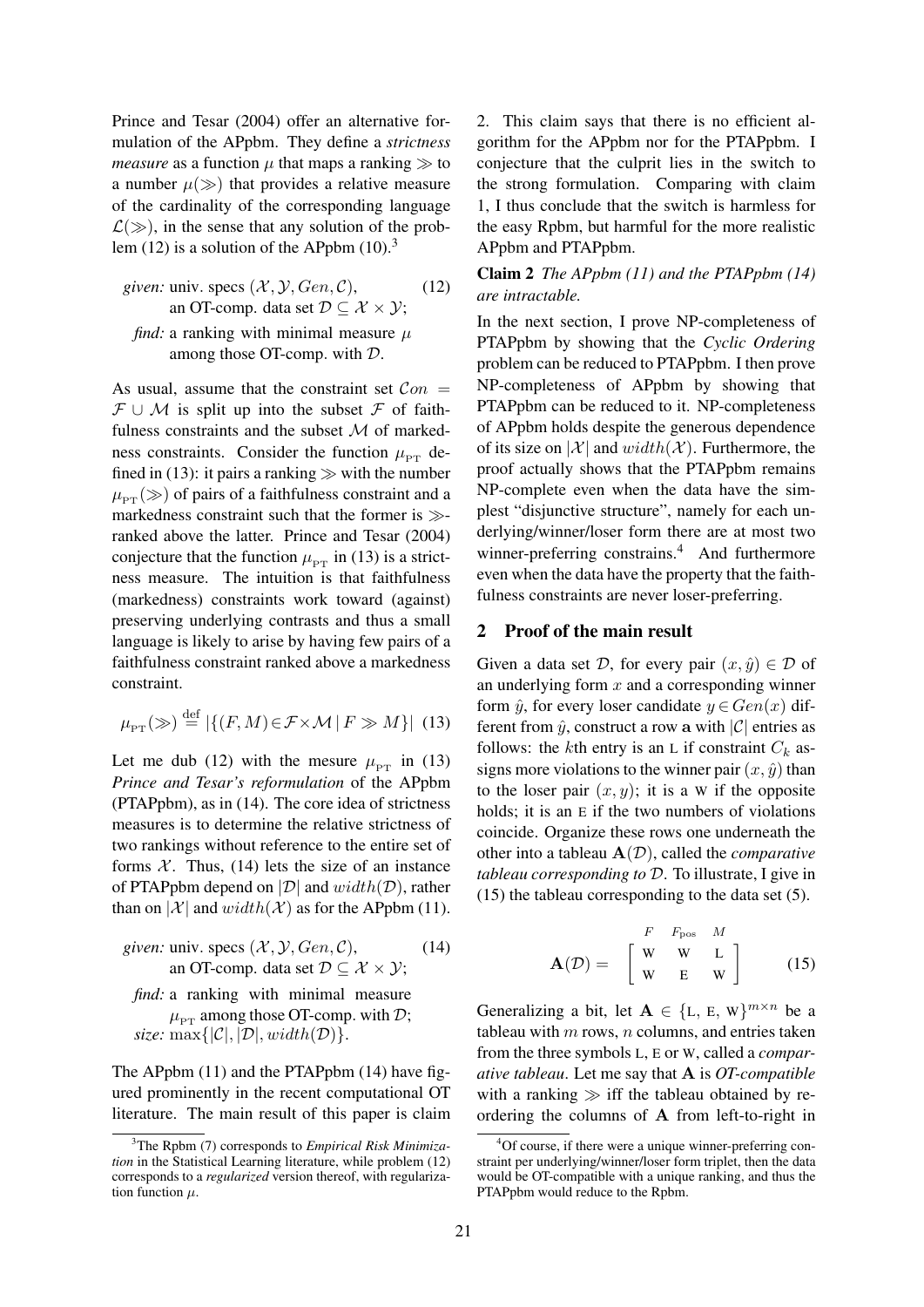decreasing order according to  $\gg$  has the property that the left-most entry different from E is a W in every row. Tesar and Smolensky (1998) note that a data set  $D$  is OT-compatible with a ranking  $\gg$ iff the corresponding comparative tableau  $A(D)$ is OT-compatible with it. Thus, the PTAPpbm (14) is tractable iff the problem (16) is tractable. Note that this equivalence crucially depends on two facts. First, that the size of an instance of the PTAPpbm depends not only on  $|C|$  and  $|D|$ , but also on  $width(D)$ . Second, that we are considering the strong formulation of the PTAPpbm, and thus no assumptions need to be imposed on the given comparative tableau in (16), besides it being OT-compatible. The set  $F$  provided with an instance of (16) says which one of the *n* columns of the comparative tableau A correspond to faithfulness constraints. The size of an instance of problem (16) of course depends on the numbers  $m$  and  $n$  of rows and columns of **A**.

*given:* a OT-comp. tabl.  $\mathbf{A} \in \{L, E, W\}^{m \times n}$ , (16) a set  $\mathcal{F} \subseteq \{1, \ldots, n\};$ *find:* a ranking  $\gg$  with minimal measure

 $\mu_{PT}$  among those OT-comp. with **A**; *size:* max $\{m, n\}$ .

The decision problem corresponding to (16) is stated in (17). As it is well known, intractability of the decision problem (17) entails intractability of the original problem (16). In fact, if the original problem (16) can be solved in polynomial time, then the corresponding decision problem (17) can be solved in polynomial time too: given an instance of the decision problem (17), find a solution  $\gg$  of the corresponding instance of (16) and then just check whether  $\mu_{PT} (\gg) \leq k$ . From now on, I will refer to  $(17)$  as the PTAPpbm.

*given:* a OT-comp. tabl.  $\mathbf{A} \in \{L, E, W\}^{m \times n}$ , (17) a set  $\mathcal{F} \subseteq \{1, \ldots, n\},\$ an integer  $k$ ;

*output:* "yes" iff there is a ranking  $\gg$  OTcomp. with **A** s.t.  $\mu_{PT}(\gg) \leq k$ ; *size:* max $\{m, n\}$ .

Let me now introduce the problem I will reduce to PTAPpbm. Given a finite set  $A = \{a, b, ...\}$ with cardinality |A|, consider a set  $S \subseteq A \times A$  of pairs of elements of A. The set S is called *linearly compatible* iff there exists a one-to-one function  $\pi : A \rightarrow \{1, 2, \ldots, |A|\}$  such that for every pair  $(a, b) \in S$  we have  $\pi(a) < \pi(b)$ . It is useful to let S be not just a set but a *multiset*, namely to allow  $S$  to contain multiple instances of the same pair. The notion of cardinality and the subset relation are trivially extended from sets to multisets. Consider the problem (18), that I will call the *Maxordering problem* (MOpbm).

*given:* a finite set *A*,  
\na multiset 
$$
P \subseteq A \times A
$$
,  
\nan integer  $k \leq |P|$ ;  
\n*output:* "yes" iff there is a linearly compat-  
\nible multiset  $S \subseteq P$  with  $|S| \geq k$ ;  
\n*size:* max { $|A|, |P|$ }.

The PTAPpbm (17) is clearly in  $N \mathcal{P}$ , namely it admits a verification algorithm. Claim 3 ensures that MOpbm (18) is NP-complete. Claim 4 shows that MOpbm can be reduced to PTAPpbm (17). I can thus conclude that PTAPpbm is NP-complete.

## Claim 3 *The MOpbm (18) is NP-complete.*<sup>5</sup>

*Proof.* The MOpbm is obviously in  $N \mathcal{P}$ . To show that it is NP-complete, I need to exhibit an NPcomplete problem that can be reduced to it. Given a finite set  $A = \{a, b, \ldots\}$  with cardinality  $|A|$ , consider a set  $T \subseteq A \times A \times A$  of triplets of elements of A. The set T is called *linearly cyclically compatible* iff there exists a one-to-one function  $\pi$  :  $A \rightarrow \{1, 2, ..., |A|\}$  such that for every triplet  $(a, b, c) \in T$  either  $\pi(a) < \pi(b) < \pi(c)$ or  $\pi(b) < \pi(c) < \pi(a)$  or  $\pi(c) < \pi(a) < \pi(b)$ . Consider the *Cyclic Ordering* problem (COpbm) in  $(19)$ .<sup>6</sup> Galil and Megiddo  $(1977)$  prove NPcompleteness of COpbm by reduction from the *3-Satisfability* problem; the COpbm is problem [MS2] in (Garey and Johnson, 1979, p. 279).

| <i>input:</i> a finite set $A$ ;                    | (19) |
|-----------------------------------------------------|------|
| a set $T \subseteq A \times A \times A$ ;           |      |
| <i>output:</i> "yes" iff $T$ is linearly cyclically |      |
| compatible;                                         |      |
| size: $ A $                                         |      |
|                                                     |      |

Given an instance  $(A, T)$  of the COpbm (19), consider the corresponding instance  $(A, P, k)$  of the MOpbm (18) defined as in (20). For every triplet

<sup>5</sup>A similar claim appears in (Cohen et al., 1999).

<sup>&</sup>lt;sup>6</sup>It makes sense to let the size of an instance of the COpbm  $(19)$  be just the cardinality of the set A. In fact, the cardinality of the set T can be at most  $|A|^3$ . On the other hand, it makes sense to let the size of an instance of the MOpbm (18) depend also on the cardinality of the multiset  $P$  rather than only on the cardinality of the set  $A$ , since  $P$  is a multiset and thus its cardinality cannot be bound by the cardinality of A.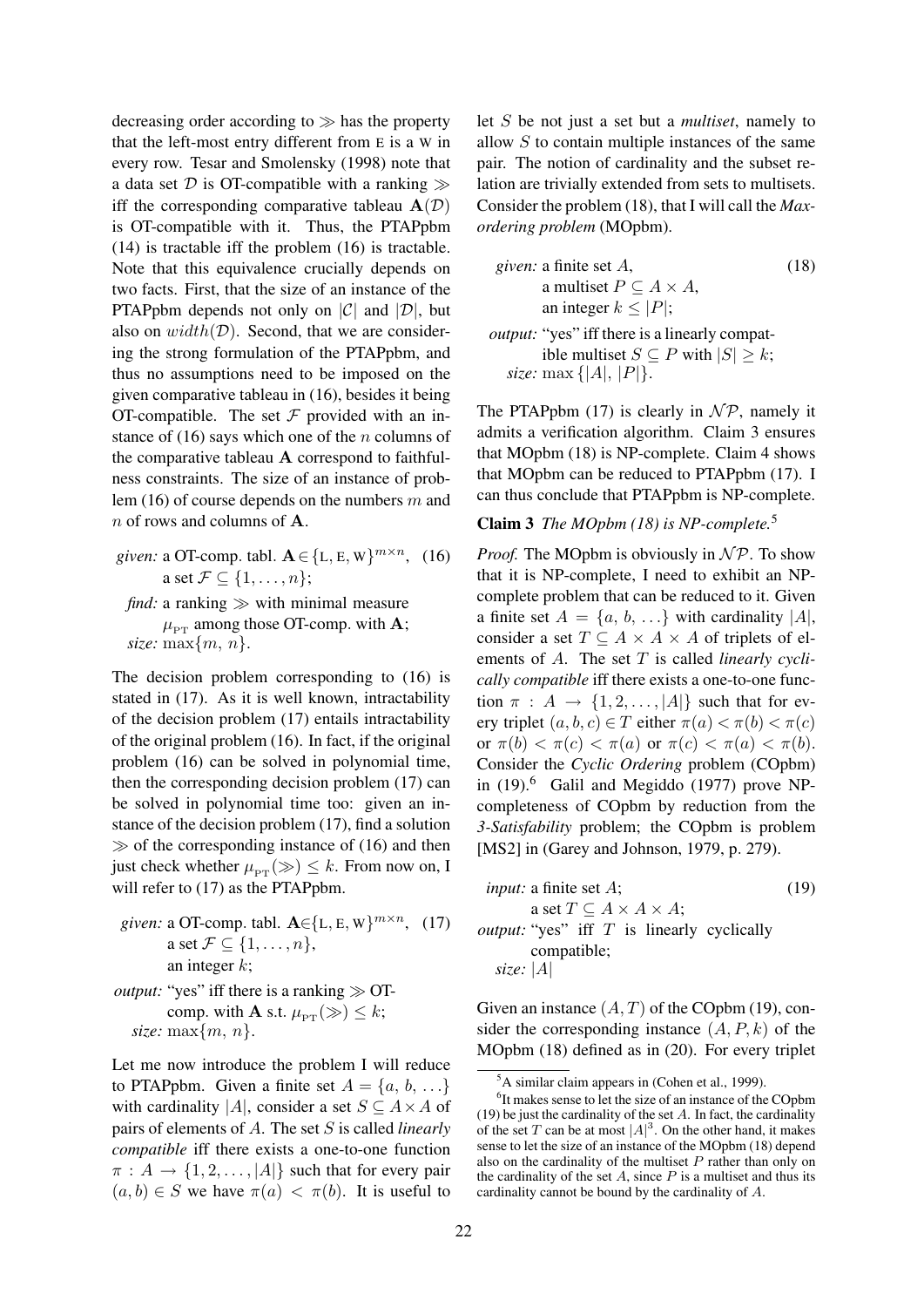$(a, b, c)$  in the set T, we put in the multiset P the three pairs  $(a, b)$ ,  $(b, c)$  and  $(c, a)$ . Furthermore, we set the threshold  $k$  to twice the number of triplets in the set  $T$ . Note that  $P$  is a multiset because it might contain two instances of the same pair coming from two different triplets in T.

$$
P = \left\{ (a, b), (b, c), (c, a) \middle| (a, b, c) \in T \right\}
$$
 (20)  

$$
k = 2|T|
$$

Assume that the instance  $(A, T)$  of the COpbm admits a positive answer. Thus,  $T$  is cyclically compatible with a linear order  $\pi$  on A. Thus, for every triplet  $(a, b, c) \in T$ , there are at least two pairs in P compatible with  $\pi$ . Hence, there is a multiset  $S$  of pairs of  $P$  with cardinality at least  $k = 2|T|$  linearly compatible with  $\pi$ ,<sup>7</sup> namely the instance of the MOpbm defined in (20) admits a positive answer. Vice versa, assume that the instance  $(A, P, k)$  of the MOpbm in (20) admits a positive answer. Thus, there exists a linear order  $\pi$  on A compatible with  $2|T|$  pairs in P. Since the three pairs that come from a given triplet are inconsistent, then each triplet must contribute two pairs to the total of  $2|T|$  compatible pairs. Hence,  $\pi$  is cyclically compatible with all triplets in T.

Claim 4 *The MOpbm (18) can be reduced to the PTAPpbm (17).*

*Proof.* Given an instance  $(A, P, k)$  of the MOpbm, construct the corresponding instance  $(A, \mathcal{F}, K)$  of the PTAPpbm as follows. Let  $n = |A|$ ,  $\ell = |P|$ ; pick an integer  $d$  as in (21).

$$
d > (\ell - k)n \tag{21}
$$

Let the threshold  $K$  and the numbers  $N$  and  $M$  of columns and rows of the tableau  $\bf{A}$  be as in (22).

$$
K = (\ell - k)(n + d)
$$
  
\n
$$
N = \ell + n + d
$$
  
\n
$$
M = \ell + nd
$$
\n(22)

Let the sets  $F$  and  $M$  of faithfulness and markedness constraints be as in (23). There is a faithfulness constraint  $F_{(i,j)}$  for every pair  $(a_i, a_j)$ in the multiset  $P$  in the given instance of the MOpbm. Markedness constraints come in two varieties. There are the markedness constraints  $M_1, \ldots, M_n$ , one for every element in the set A in the given instance of the MOpbm; and then there are d more markedness constraints  $M'_1, \ldots, M'_d$ , that I'll call the *ballast* markedness constraints.

$$
\mathcal{F} = \{F_{(i,j)} | (a_i, a_j) \in P\}
$$
  

$$
\mathcal{M} = \{M_1, \dots, M_n\} \cup \{M'_1, \dots, M'_d\}
$$
 (23)

The comparative tableau  $A$  is built by assembling one underneath the other various blocks. To start, let  $\overline{A}$  be the block with  $\ell$  rows and  $N = \ell+n+d$ columns described in (24). It has a row for every pair  $(a_i, a_j) \in P$ . This row has all E's but for three entries: the entry corresponding to the faithfulness constraint  $F_{(i,j)}$  corresponding to that pair, which is a W; the entry corresponding to the markedness constraint  $M_i$  corresponding to the first element  $a_i$ in the pair, which is an L; the entry corresponding to the markedness constraint  $M_i$  corresponding to the second element  $a_i$  in the pair, which is a W.

$$
(a_i, a_j) \Rightarrow \begin{bmatrix} \cdots F_{(i,j)} & \cdots & \cdots & M_i & \cdots & M'_1 & \cdots & M'_d \\ \vdots & \vdots & \vdots & \vdots & \vdots & \vdots \\ \cdots & \cdots & \cdots & \cdots & \cdots & \cdots \\ \vdots & \vdots & \vdots & \vdots & \vdots & \vdots \end{bmatrix} (24)
$$

Next, let  $A_i$  be the block with d rows and  $N =$  $\ell + n + d$  columns described in (25), for every  $i = 1, \ldots, n$ . All entries corresponding to the faithfulness constraints are equal to E. All entries corresponding to the the markedness constraints  $M_1, \ldots, M_n$  are equal to E, but for those in the column corresponding to  $M_i$ , that are instead equal to W. All entries corresponding to the ballast constraints  $M'_1, \ldots, M'_d$  are equal to E, but for the diagonal entries that are instead equal to L.

 F<sup>1</sup> ... F` M<sup>1</sup> ... M<sup>i</sup> ... M<sup>n</sup> M<sup>0</sup> 1 ... M0 d E . . . E W L . . . . . . | E . . . E W L (25)

Finally, let the comparative tableau A be obtained by ordering the  $n + 1$  blocks  $\overline{A}, A_1, \ldots, A_n$  one underneath the other, as in (26). Before I turn to the details, let me present the intuition behind the

Note that, in order for the latter claim to hold, it is crucial that  $P$  be a multiset, namely that the same pair might be counted twice. In fact,  $T$  might contain two different triplets that share some elements, such as  $(a, b, c)$  and  $(a, b, d)$ .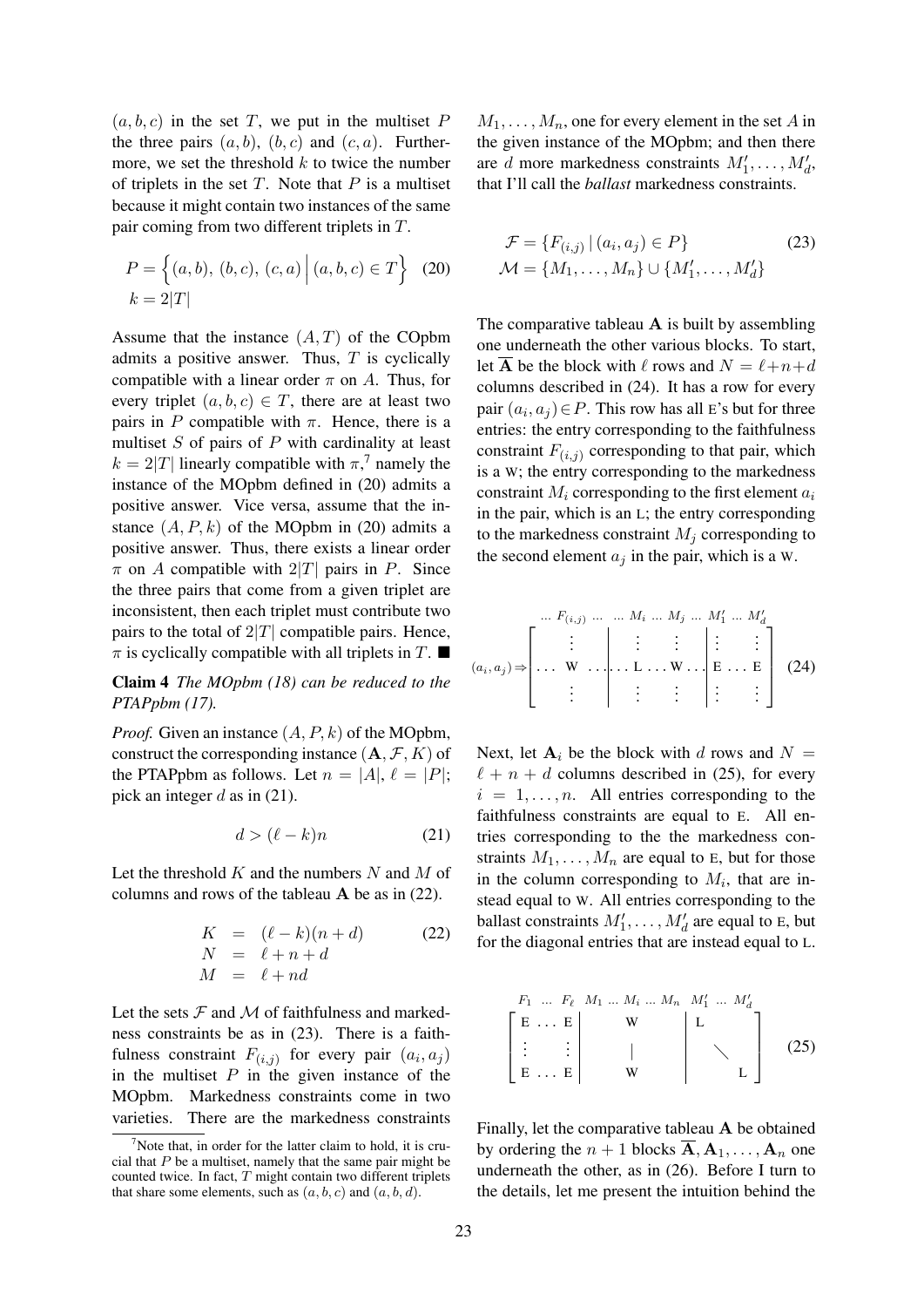definitions  $(21)-(26)$ .

 F<sup>1</sup> ... F` M<sup>1</sup> ... M<sup>n</sup> M<sup>0</sup> 1 ... M0 d A <sup>d</sup> <sup>E</sup> . . . <sup>E</sup> <sup>W</sup> <sup>L</sup> A1 . . . . . . | <sup>b</sup> <sup>E</sup> . . . <sup>E</sup> <sup>W</sup> <sup>L</sup> . . . . . . . . . <sup>d</sup> <sup>E</sup> . . . <sup>E</sup> <sup>W</sup> <sup>L</sup> An . . . . . . | <sup>b</sup> <sup>E</sup> . . . <sup>E</sup> <sup>W</sup> <sup>L</sup> (26)

Since the markedness constraints  $M_1, \ldots, M_n$ correspond to the elements  $a_1, \ldots, a_n$  of A, a linear order  $\pi$  over A defines a ranking  $\gg$  of the markedness constraint  $M_1, \ldots, M_n$  as in (27), and viceversa. Thus,  $\pi$  is linearly compatible with a pair  $(a_i, a_j) \in P$  iff the row of the block **A** in (24) corresponding to that pair is accounted for by ranking  $M_j$  above  $M_i$ , with no need for the corresponding faithfulness constraint  $F_{(i,j)}$  to do any work. Suppose instead that  $M_i$  is not ranked above  $M_i$ , so that the corresponding faithfulness constraint  $F_{(i,j)}$  needs to be ranked above  $M_i$  in order to protect its L. What consequences does this fact have for the measure  $\mu_{PT}$  in (13)? Without the ballast constraints  $M'_1, \ldots, M'_d$ , not much: all I could conclude is that the faithfulness constraint  $F(i,j)$  has at least the two markedness constraints  $M_i$  and  $M_j$  ranked below it. The ballast markedness constraints  $M'_1, \ldots, M'_d$  ensure a more dramatic effect. In fact, the block  $A_i$  forces each of them to be ranked below  $M_i$ . Thus, if the faithfulness constraint  $F_{(i,j)}$  needs to be ranked above  $M_i$ , then it also needs to be ranked above all the ballast markedness constraints  $M'_1, \ldots, M'_d$ . If the number d of these ballast constraints is large enough, as in (21), then the corresponding effect on the measure  $\mu_{PT}$  in (13) is rather dramatic.

$$
M_j \gg M_i \iff \pi(a_j) > \pi(a_i) \tag{27}
$$

Assume that the given instance  $(A, P, k)$  of MOpbm admits a positive answer. Thus, there exists a multitset  $S$  of  $k$  pairs of  $P$  that is compatible with a linear order  $\pi$  on A. Consider a ranking  $\gg$ over the constraint set (23) that satisfies the conditions in (28):  $\gg$  assigns the k faithfulness constraints  $F_{(i,j)}$  that correspond to pairs in S to the k bottom strata, in any order;  $\gg$  assigns the d ballast markedness constraints  $M'_1, \ldots, M'_d$  to the next d strata, in any order;  $\gg$  assigns the n markedness constraints  $M_1, \ldots, M_n$  to the next n strata, ordered according to  $\pi$  through (27); finally,  $\gg$  assigns the remaining  $\ell - k$  faithfulness constraints  $F_{(i,j)}$  that correspond to pairs in  $P \setminus S$  to the top  $\ell - k$  strata, in any order.

$$
\{F_{(i,j)} | (a_i, a_j) \notin S\}
$$
\n
$$
\downarrow
$$
\n
$$
M_{\pi^{-1}(n)}
$$
\n
$$
\downarrow
$$
\n
$$
M_{\pi^{-1}(1)}
$$
\n
$$
\{M'_1, \ldots, M'_d\}
$$
\n
$$
\{F_{(i,j)} | (a_i, a_j) \in S\}
$$
\n(28)

This ranking  $\gg$  is OT-compatible with the comparative tableau  $A$  in (26). In fact, it is OTcompatible with the *n* blocks  $A_1, \ldots, A_n$  in (25), since the markedness constraints  $M_1, \ldots, M_n$ are  $\gg$ -ranked above the ballast markedness constraints  $M'_1, \ldots, M'_d$ . It is OT-compatible with each row of the block  $A$  in (24) that corresponds to a pair  $(a_i, a_j) \notin S$ , since the corresponding faithfulness constraint  $F_{(i,j)}$  is  $\gg$ -ranked above the corresponding markedness constraints  $M_i$ . Finally, it is OT-compatible with each row of the block **A** that corresponds to a pair  $(a_i, a_j) \in S$ , since  $\pi(a_i) > \pi(a_i)$  and thus  $M_i \gg M_i$  by (27). The measure  $\mu_{PT} (\gg)$  of the ranking  $\gg$  is (29): in fact, the faithfulness constraints  $F(i,j)$  corresponding to pairs  $(a_i, a_j) \in S$  have no markedness constraints  $\gg$ -ranked below them; and each one of the  $\ell - k$  faithfulness constraints  $F_{(i,j)}$  corresponding to pairs  $(a_i, a_j) \notin S$  has all the  $n + d$  markedness constraints  $\gg$ -ranked below it. In conclusion, the instance  $(A, \mathcal{F}, K)$  of the PTAPpbm constructed in (21)-(26) admits a positive answer.

$$
\mu_{PT}(\gg) = (\ell - k)(n + d) = K
$$
 (29)

Vice versa, assume that the instance  $(A, \mathcal{F}, K)$ of the PTAPpbm constructed in (21)-(26) admits a positive answer. Thus, there exists a ranking  $\gg$ over the constraint set (23) OT-compatible with the tableau **A** in (26) such that  $\mu_{PT} (\gg) \leq K$ . Consider the multiset  $S \subseteq P$  defined in (30). Clearly, S is compatible with the linear order  $\pi$  univocally defined on  $A = \{a_1, \ldots, a_n\}$  through (27).

$$
S = \left\{ (a_i, a_j) \in P \, \middle| \, M_j \gg M_i \right\} \qquad (30)
$$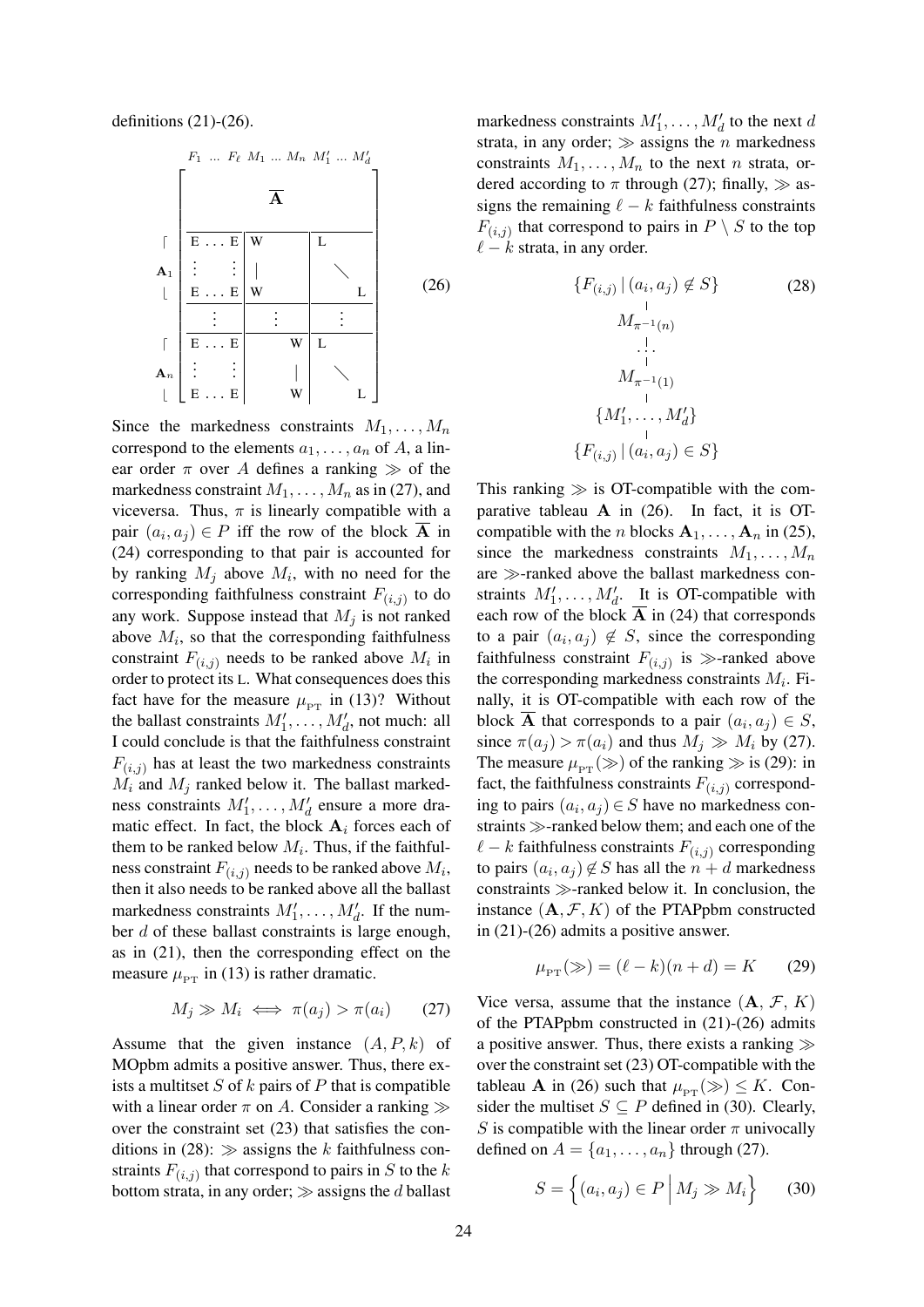To prove that the given instance  $(A, P, k)$  of the MOpbm has a positive answer, I thus only need to show that  $|S| \geq k$ . Assume by contradiction that  $|S| < k$ . I can then compute as in (31). In step (31a), I have used the definition (22) of the threshold  $K$ . In step (31b), I have used the hypothesis that the ranking  $\gg$  is a solution of the instance  $(A, \mathcal{F}, K)$  of the PTAPpbm and thus its mesure  $\mu_{PT}$  does not exceed K. By (13),  $\mu_{PT} (\gg)$ is the total number of pairs of a faithfulness constraint and a markedness constraint such that the former is  $\gg$ -ranked above the latter. In step (31c), I have thus lower bounded  $\mu_{PT} (\gg)$  by only considering those faithfulness constraints  $F_{(i,j)}$  corresponding to pairs  $(a_i, a_j)$  not in S. For each such constraint  $F_{(i,j)}$ , we have  $M_i \gg M_j$ , by the definition (30) of S. Thus,  $F_{(i,j)}$  needs to be  $\gg$ -ranked above  $M_i$  in order to ensure OTcompatibility with the corresponding row of the block  $\overline{A}$  in (24). Since  $M_i$  needs to be  $\gg$ -ranked above the *d* ballast constraints  $M'_1, \ldots, M'_d$  in order to ensure OT-compatibility with the block  $A_i$ in (25), then  $F(i,j)$  needs to be  $\gg$ -ranked above those d ballast markedness constraints too. In conclusion, each faithfulness constraint  $F_{(i,j)}$  corresponding to a pair  $(a_i, a_j)$  not in S needs to be  $\gg$ -ranked at least above d markedness constraints. Since there are  $\ell - |S|$  such faithfulness constraint  $F_{(i,j)}$  corresponding to a pair  $(a_i, a_j) \not\in S,$  then we get the inequality in (31d). In step (31e), I have used the absurd hypothesis that  $|S| < k$  or equivalently that  $|S| \leq k - 1$ . The chain of inequalities in (31) entails that  $d < (\ell - k)n$ , which contradicts the choice  $(21)$  of the number d of ballast constraints.

$$
(\ell - k)d + (\ell - k)n
$$
  
\n
$$
\stackrel{(a)}{=} K
$$
  
\n
$$
\stackrel{(b)}{\geq} \mu_{PT}(\gg) \stackrel{(13)}{=} |\{ (F_{(i,j)}, M) | F_{(i,j)} \gg M \}|
$$
  
\n
$$
\stackrel{(c)}{\geq} |\{ (F_{(i,j)}, M) | F_{(i,j)} \gg M, (a_i, a_j) \notin S \}|
$$
  
\n
$$
\stackrel{(d)}{=} (\ell - |S|)d
$$
  
\n
$$
\stackrel{(e)}{\geq} (\ell - (k - 1))d
$$
  
\n
$$
= (\ell - k)d + d
$$
  
\n(31)

The preceding considerations show that given an arbitrary instance  $(A, P, k)$  of the MOpbm (18), the corresponding instance  $(A, \mathcal{F}, K)$  of the PTAPpbm (17) defined in (21)-(26) admits a positive solution iff the original instance  $(A, P, k)$  of the MOpbm does. I conclude that the MOpbm can be reduced to the PTAPpbm.

Let me now turn to the APpbm (11). Once again, in order to show that it is intractable, it is sufficient to show that the corresponding decision problem (32) is intractable. In fact, if problem (11) can be solved, then (32) can be solved too: given an instance of the latter, find a solution  $\gg$  of the corresponding instance of the problem (11) and then just check whether  $|\mathcal{L}(\gg)| \leq k$ .<sup>8</sup> From now on, I will refer to (32) as the APpbm.

- *given:* univ. specs  $(\mathcal{X}, \mathcal{Y}, Gen, \mathcal{C})$ , an OT-comp. data set  $\mathcal{D} \subseteq \mathcal{X} \times \mathcal{Y}$ , an integer  $k$ ; (32)
- *output:* "yes" iff there is a ranking  $\gg$  OTcomp. with  $D$  s.t. the corresponding language  $\mathcal{L}(\gg)$  has cardinality at most  $k$ ; *size:* max  $\{|\mathcal{C}|, |\mathcal{X}|, width(\mathcal{X})\}.$

The APpbm (32) is clearly in  $\mathcal{NP}$ , namely it admits a verification algorithm. The following claim 5 together with the NP-completeness of PTAPpbm, entails that the APpbm is NP-complete too, thus completing the proof of claim 2.

Claim 5 *The PTAPpbm (17) can be reduced to the APpbm (32).*

*Proof.* Given an instance  $(A, \mathcal{F}, k)$  of the PTAPpbm (17), construct the corresponding instance  $((\mathcal{X}, \mathcal{Y}, Gen, \mathcal{C}), \mathcal{D}, K)$  of the APpbm  $(32)$  as follows. Let m and n be the number of rows and of columns of the comparative tableau A; let  $\ell$  be the cardinality of the set F; let  $d =$  $\ell(n - \ell)$ . Define the threshold K as in (33).

$$
K = m + k + d \tag{33}
$$

Define the sets  $X$  and  $Y$  of underlying and surface forms as in (34).

$$
\mathcal{X} = \{x_1, ..., x_m\} \cup \{x'_1, ..., x'_d\} \cup \{x''_1, ..., x''_d\} \n\mathcal{X}_1 \quad \downarrow \quad \downarrow \quad \downarrow
$$
\n
$$
\mathcal{Y} = \begin{cases} y_1, ..., y_m \\ z_1, ..., z_m \end{cases} \cup \begin{cases} u_1, ..., u_d \\ v_1, ..., v_d \end{cases} \cup \begin{cases} u_1, ..., u_d \\ w_1, ..., w_d \end{cases} \n\mathcal{Y}_1 \quad \mathcal{Y}_2 \quad \mathcal{Y}_3 \quad \mathcal{Y}_4 \quad (34)
$$

 $8$ The generous dependence of the size of the APpbm (11) on  $|\mathcal{X}|$  and  $width(\mathcal{X})$  provides us with sufficient time to trivially compute the language  $\mathcal{L}(\gg)$ .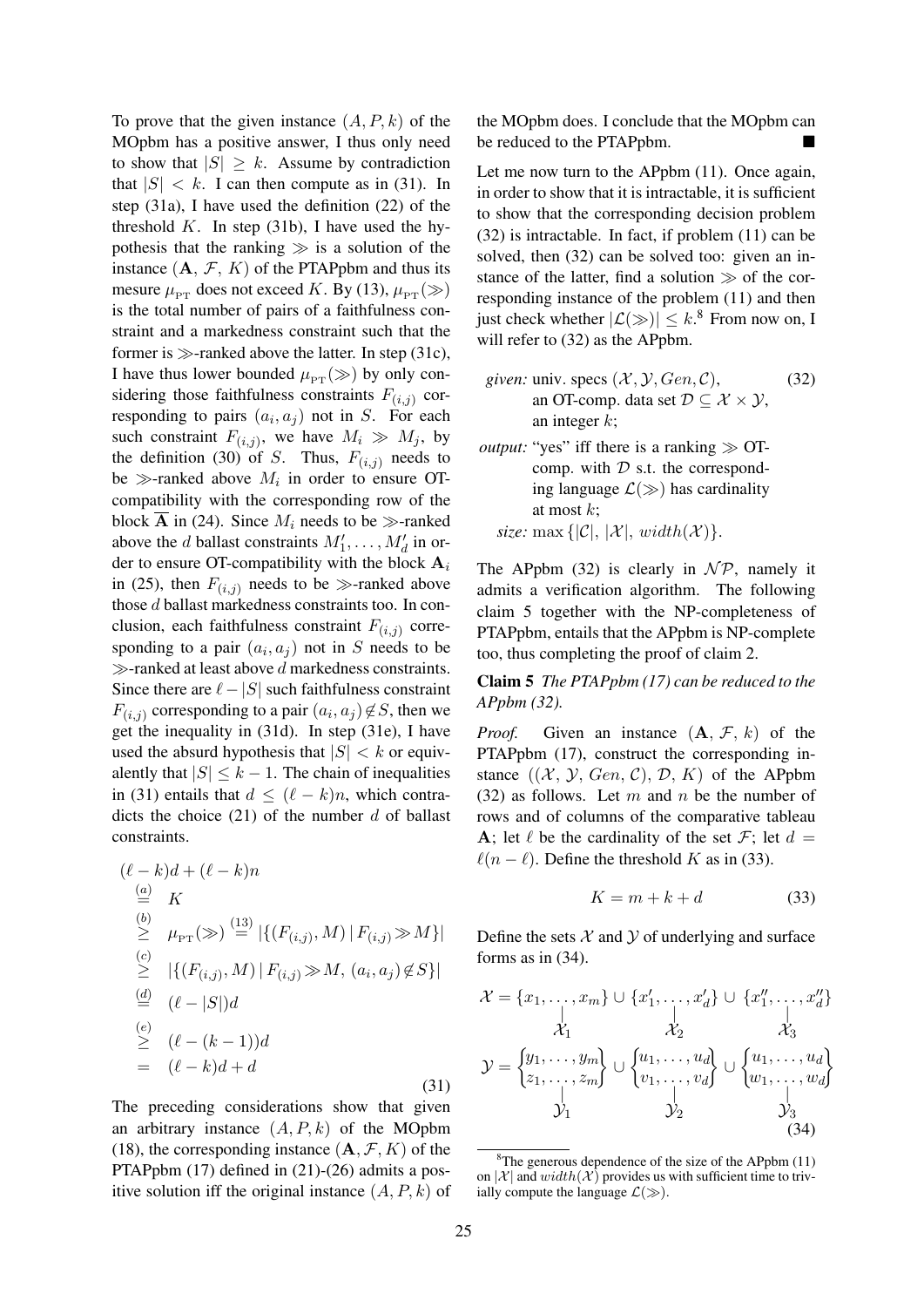Define the generating function Gen as in (35).

$$
Gen(x_i) = \{y_i, z_i\} \subseteq \mathcal{Y}_1 \quad \text{for } x_i \in \mathcal{X}_1 \quad (35)
$$
  
\n
$$
Gen(x_i') = \{u_i, v_i\} \subseteq \mathcal{Y}_2 \quad \text{for } x_i' \in \mathcal{X}_2
$$
  
\n
$$
Gen(x_i'') = \{u_i, w_i\} \subseteq \mathcal{Y}_3 \quad \text{for } x_i'' \in \mathcal{X}_3
$$

Define the data set  $D$  as in (36).

$$
\mathcal{D} = \{(x_1, y_1), \dots, (x_m, y_m)\}\tag{36}
$$

Let the constraint set  $\mathcal C$  contain a total of  $n$  constraints  $C_1, \ldots, C_n$ ; let  $C_h$  be a faithfulness constraint iff  $h \in \mathcal{F}$ , and a markedness constraint otherwise. Since,  $Gen(X_i) \subseteq Y_i$ , constraints need only be defined on  $\mathcal{X}_i \times \mathcal{Y}_j$  with  $i = j$ . The set  $\mathcal{X}_1$  contains m underlying forms  $x_1, \ldots x_m$ , one for every row of the given comparative tableau A. Each of these underlying forms  $x_i$  comes with the two candidates  $y_i$  and  $z_i$ . The data set  $D$  in (36) is a subset of  $\mathcal{X}_1 \times \mathcal{Y}_1$ . Define the constraints  $C_1, \ldots, C_n$  over  $\mathcal{X}_1 \times \mathcal{Y}_1$  as in (37). This definition ensures that A is the comparative tableau corresponding to  $D$ , so that (40) holds for any ranking.

$$
\gg \text{ is OT-comp. with } \mathbf{A} \text{ iff } \gg \text{ is OT-} \tag{40}
$$
  
comp. with  $\mathcal{D}$ 

The set  $\mathcal{X}_2$  contains a total of  $d = \ell(n - \ell)$  underlying forms  $x'_1, \ldots, x'_2$ , one for every pair of a faithfulness constraint and a markedness constraint. Pair up (in some arbitrary but fixed way) each of these underlying forms with a unique pair of a faithfulness constraint and a markedness constraint. Thus, I can speak of "the" markedness constraint and "the" faithfulness constraint "corresponding" to a given underlying form  $x'_i \in \mathcal{X}_2$ . Each of these underlying forms  $x_i'$  comes with two candidates  $u_i$  and  $v_i$ . Define the constraints  $C_1, \ldots, C_n$  over  $\mathcal{X}_2 \times \mathcal{Y}_2$  as in (38). This definition ensures that the grammar  $OT_{\gg}$  corresponding to an arbitrary ranking  $\gg$  maps  $x'_i$  to  $v_i$  rather than to  $u_i$  iff the faithfulness constraint corresponding

to the underlying form  $x_i'$  is  $\gg$ -ranked above the markedness constraint corresponding to  $x'_i$ . Since  $\mu_{\text{pr}} (\gg)$  is defined in (13) as the total number of pairs of a faithfulness and a markedness constraint such that the former is ranked above the latter, then condition (41) holds for any ranking.

$$
\mu_{\rm PT}(\gg) = |\{x'_i \in \mathcal{X}_2 \,|\, \text{OT}_\gg(x'_i) = v_i\}| \quad (41)
$$

Finally, define the constraints  $C_1, \ldots, C_n$  over  $X_3 \times Y_3$  as in (38). This definition ensures that the forms  $u_1, \ldots, u_d$  are *unmarked* — as the forms [ta] and [rat] in the typology in (1). Thus, they belong to the language corresponding to any ranking  $\gg$ , as stated in (42).

$$
\{u_1, \ldots, u_d\} \subseteq \mathcal{L}(\gg) \tag{42}
$$

Assume that the instance  $(A, \mathcal{F}, k)$  of the PTAPpbm admits a positive answer. Thus, there exists a ranking  $\gg$  OT-compatible with the comparative tableau **A** such that  $\mu_{PT} (\gg) \leq k$ . Since  $\gg$  is OT-compatible with A, then  $\gg$  is OTcompatible with  $D$ , by (40). Furthermore, the language  $\mathcal{L}(\gg)$  corresponding to the ranking  $\gg$  contains at most  $K = m + k + d$  surface forms, namely: the m surface forms  $y_1, \ldots, y_m \in \mathcal{Y}_1$ , because  $\gg$  is OT-compatible with D; the d surface forms  $u_1, \ldots, u_d$ , by (42); and at most k of the surface forms  $v_1, \ldots, v_d$ , by (41) and the hypothesis that  $\mu_{PT} (\gg) \leq k$ . Thus,  $\gg$  is a solution of the instance  $((\mathcal{X}, \mathcal{Y}, Gen, \mathcal{C}), \mathcal{D}, K)$  of the APpbm (32) constructed in (33)-(39). The same reasoning shows that the vice versa holds too.

### Acknowledgments

I wish to thank A. Albright for endless (and ongoing) discussion on the problem of the acquisition of phonotactics. This work was supported in part by a 'Euryi' grant from the European Science Foundation to P. Schlenker.

$$
C_h(x_i, y_i) < C_h(x_i, z_i) \iff \text{the } k\text{th entry in the } i\text{th row of } \mathbf{A} \text{ is a W} \tag{37}
$$
\n
$$
C_h(x_i, y_i) = C_h(x_i, z_i) \iff \text{the } k\text{th entry in the } i\text{th row of } \mathbf{A} \text{ is a E}
$$
\n
$$
C_h(x_i, y_i) > C_h(x_i, z_i) \iff \text{the } k\text{th entry in the } i\text{th row of } \mathbf{A} \text{ is a L}
$$
\n
$$
C_h(x'_i, v_i) < C_h(x'_i, u_i) \quad \text{if } C_h \text{ is the faithfulness constraint corresponding to } x'_i \tag{38}
$$
\n
$$
C_h(x'_i, v_i) > C_h(x'_i, u_i) \quad \text{if } C_h \text{ is the markedness constraint corresponding to } x'_i \tag{38}
$$
\n
$$
C_h(x'_i, v_i) = C_h(x'_i, u_i) \quad \text{otherwise}
$$

$$
C_h(x'_i, u_i) \le C_h(x'_i, w_i) \quad \text{for every constraint } C_h \tag{39}
$$